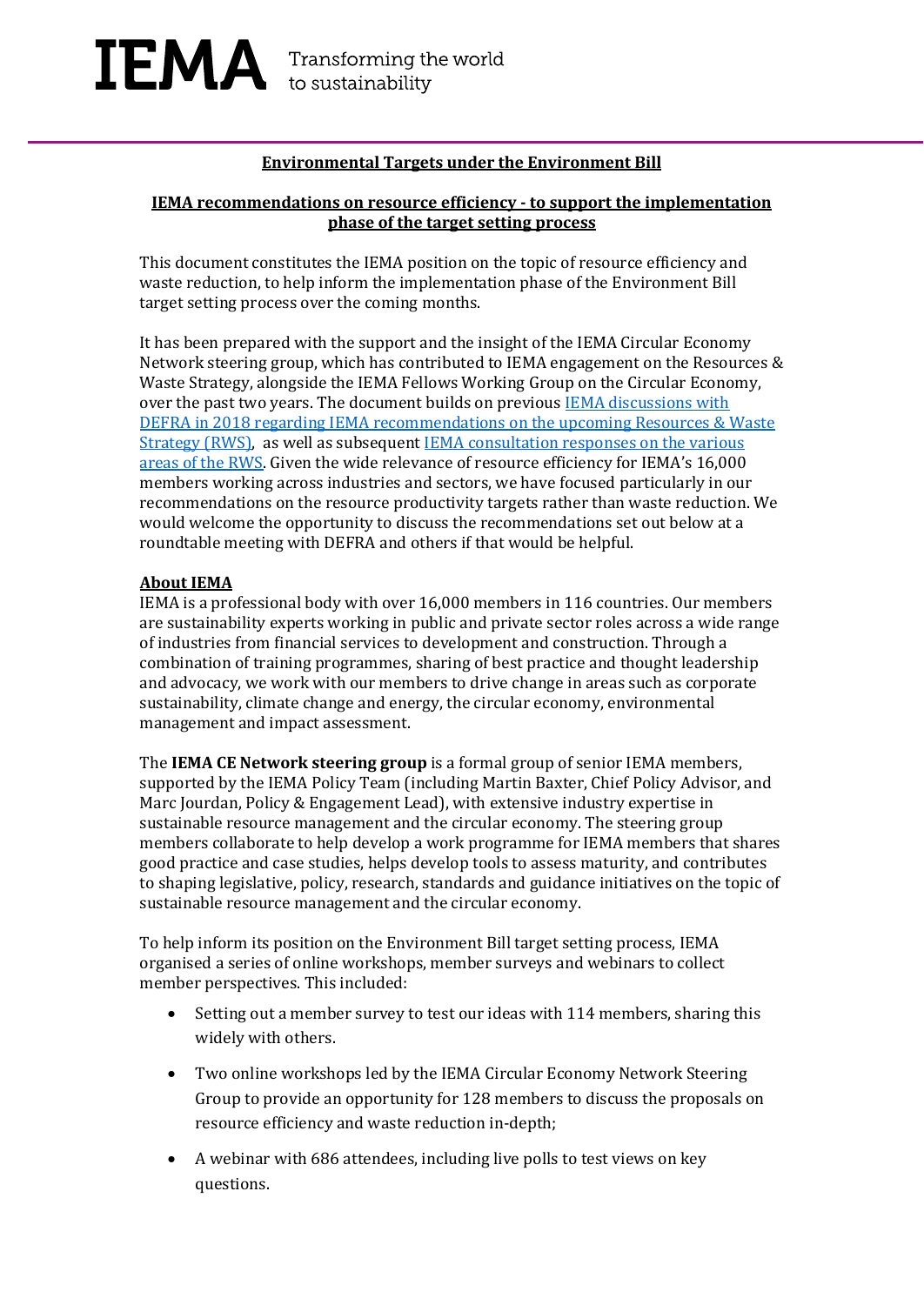### *Executive Summary*

- **We support the government's aim to increase resource productivity but we believe that current policies to support enhanced resource productivity mean we will surpass the objectives of doubling resource productivity even without setting a target. We therefore call on government to raise the ambition of the target and look to move beyond tripling resource productivity.**
- **We believe that the government's net zero ambition should be replicated in the resource efficiency targets to ensure a 'road map' of short-, medium- and long-term commitments and targets on resource productivity, that are increasingly challenging and stretch beyond 2050, and provide the grounds for certainty that businesses require to implement an ambitious and progressive transition to a circular economy.**
- **We call for a sector approach including the development of clear sector plans that best reflect the regional and sectoral nuance faced by each stakeholder. Each plan should allow for staggered targets to acknowledge the different timeframes and the need for change that stretches beyond a particular sector. This will help to provide greater certainty to business and enable the development of markets for recycled content.**
- **We call for greater transparency in setting resource efficiency targets to ensure that the roles of all the other key stakeholders, such as local authorities and business, are made sufficiently clear and that their performance can be tracked and reported on.**
- **We call on the government to consider practical opportunities to set targets that join up related issues for example between carbon reduction and resource efficiency, to ensure better alignment with connected targets.**
- **We believe there is a need over the next 15 years for a consistent regional infrastructure for materials and waste management that underpin staggered targets. There is considerable opportunity in the digitisation and standardisation of access to data across sectors to help better assess where we are in terms of infrastructure needs and develop accurate sector plans that accommodate them.As we transition to a digital economy, IEMA support better data reporting through a digital framework, which should be supported by guidance on upstream mapping. This will help to address the ongoing difficulty for organisations to properly acquire data on their entire product lifecycle throughout the supply chain.**
- **IEMA believe that a resource productivity calculation should cover the entire lifecycle of a given product, including overseas extraction, as well as energy, water and resource use.**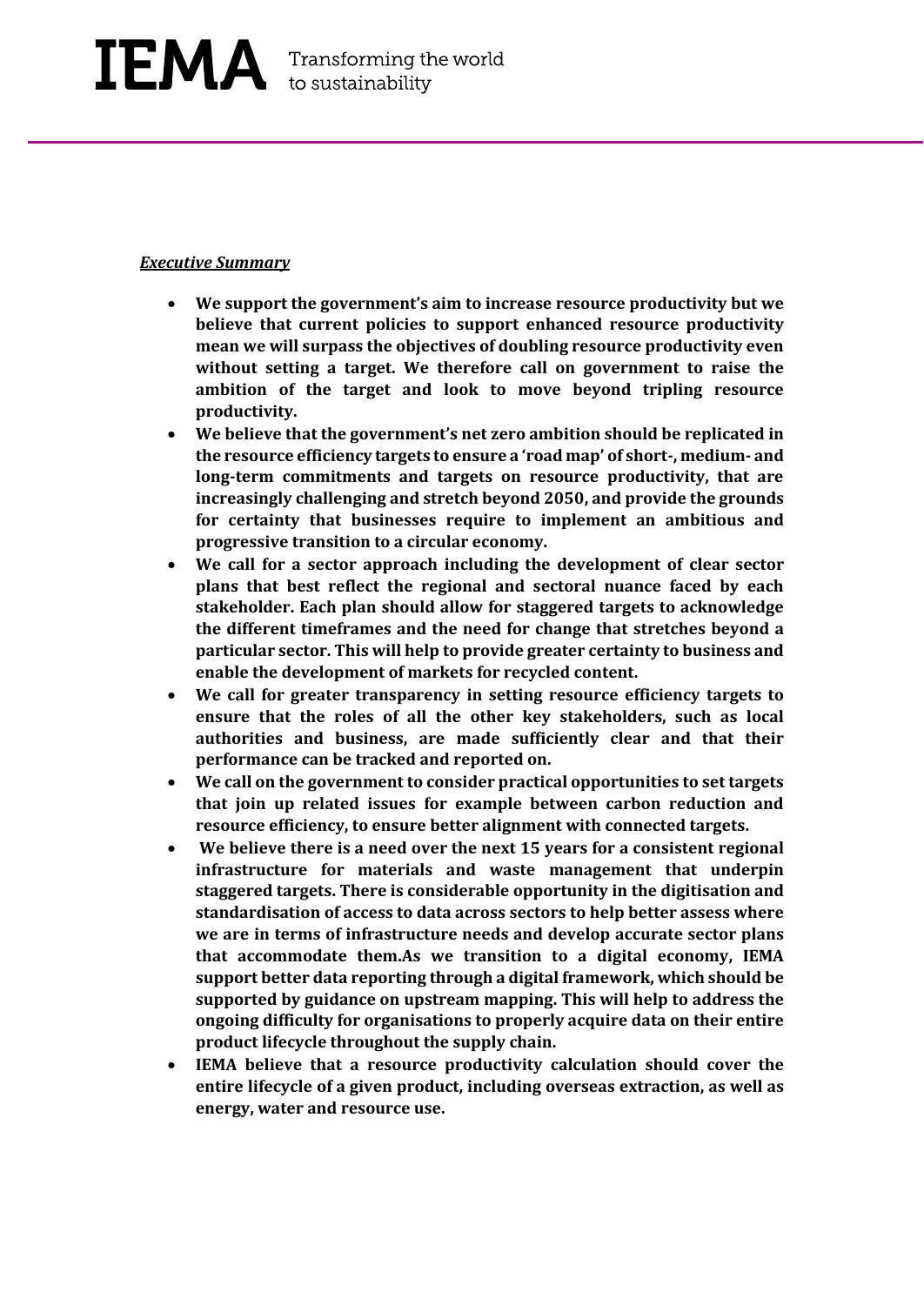## IEMA Transforming the world

### **Increasing resource productivity:**

- 1. The UK resources and waste sector employs a direct workforce of more than 150,000 people, with an estimated 600,000 or more jobs existing in wider circular economy activities such as reuse, repair, leasing and other related activities1. As the professional body for environment and sustainability professionals, IEMA members are often connected to this sector be it through the work they carry out for local authorities, manufacturing companies or even waste management providers.We are therefore supportive of the government's commitments set out in the Resources and Waste Strategy for Environment, which re-affirmed those in the Industrial and Strategy and the 25 Year Environment Plan to increase the rate of resource productivity. We are also encouraged by the announcement made by the UK government and the devolved administrations in the lead up to the Environment Bill policy paper that they support the EU Circular Economy Package, and would seek to implement the EU Circular Economy Package in the UK, to ensure that the UK and the devolved administrations maintain and could exceed environmental standards now that we have left the EU2.
- 2. Given the progress we have made in recent years and current policies to support enhanced resource productivity, including the move to a more restorative economic system3, it is likely that we will surpass the current target of doubling resource productivity by 2050 and possibly triple it without the environmental targets in place. Issues such as climate change, population growth and resource concerns, are part of the perfect storm of issues that are having a direct impact on business and communities. This forces us to ensure that we are Innovating and actively resolving the sustainability challenge4, It should therefore lead us to ensure that the environmental targets we introduce provide for increased ambition, rather than simply continuing with business as usual reliant upon continued 'material flow innovation'5.

### **Roadmaps and extending targets beyond 2050:**

3. When the UK became the first major economy in the world to pass laws to end its contribution to global warming by 2050, this contribution to net zero signalled to the private sector the imperative of following through with similar commitments. This has since translated in the public net zero declarations made by organisations (and IEMA Corporate Partners) in different sectors from

<sup>1</sup> https://www.circularonline.co.uk/news/uk-resources-council-to-consult-on-waste-sectordeal/

<sup>2</sup> https://www.gov.uk/government/publications/circular-economy-package-policystatement/circular-economy-package-policy-statement

<sup>3</sup> [https://www.ellenmacarthurfoundation.org/assets/downloads/publications/Ellen-MacArthur-](https://www.ellenmacarthurfoundation.org/assets/downloads/publications/Ellen-MacArthur-Foundation-Towards-the-Circular-Economy-vol.1.pdf)[Foundation-Towards-the-Circular-Economy-vol.1.pdf](https://www.ellenmacarthurfoundation.org/assets/downloads/publications/Ellen-MacArthur-Foundation-Towards-the-Circular-Economy-vol.1.pdf)

<sup>4</sup> https://www.iema.net/resources/reading-room/2016/11/30/beyond-the-perfect-storm-2016#:~:text=IEMA%20%2D%20Beyond%20the%20Perfect%20Storm%20(2016)&text=IEMA %20is%20the%20professional%20body,world%20needs%20of%20our%20members.

<sup>5</sup> <https://core.ac.uk/download/pdf/16266053.pdf>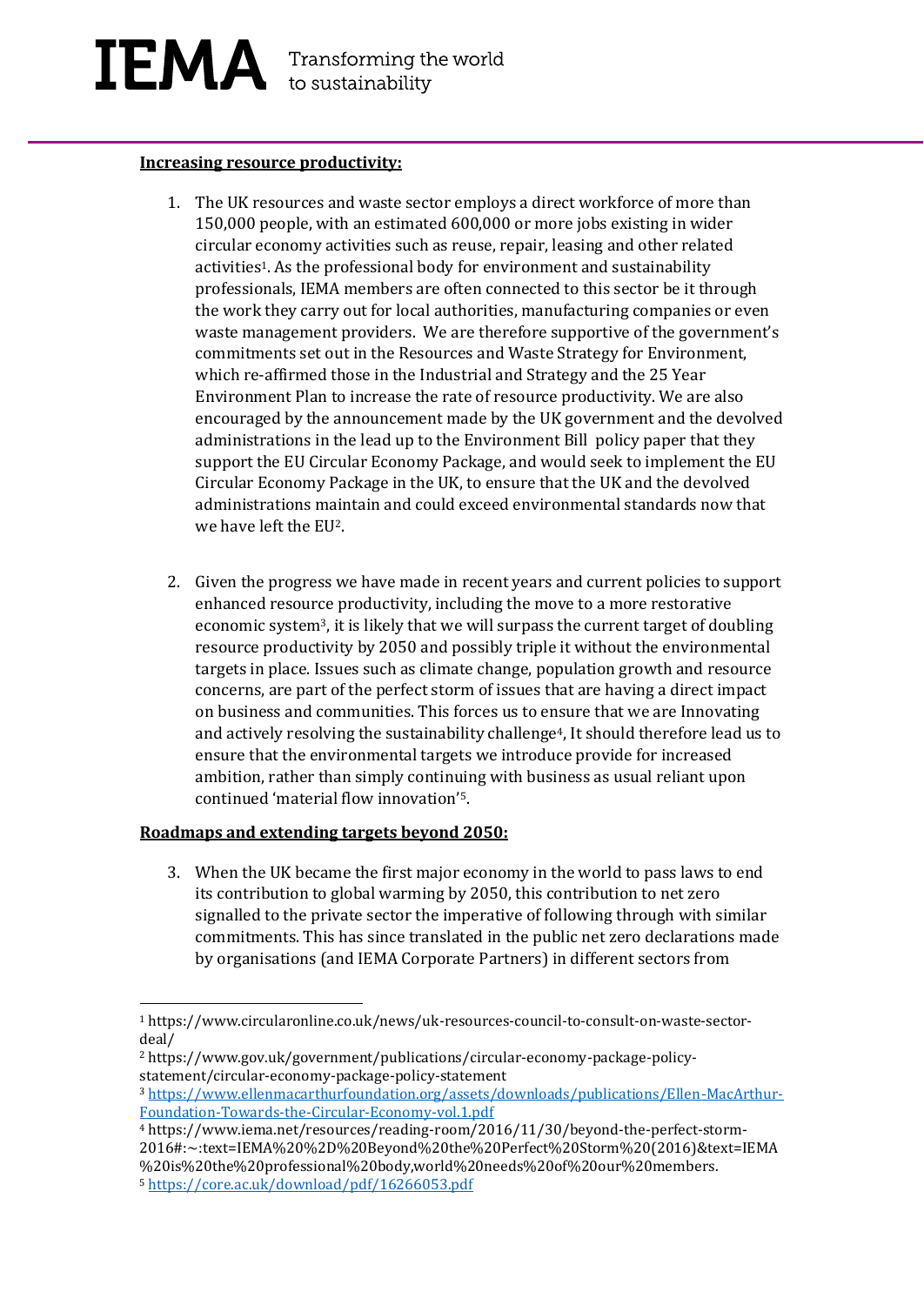# $\mathbf{IEMA}$  Transforming the world

construction<sup>6</sup> to health care<sup>7</sup> with specific miles stones in place to build an effective road map for change. This level of ambition should therefore be replicated in the resource efficiency targets to ensure a 'road map' of short-, medium- and long-term commitments and targets on resource productivity, that are increasingly challenging (beyond doubling resource productivity) and stretch beyond 2050.

4. Raising our ambition over a longer-term period with a clear road map will provide the grounds for certainty that businesses require to implement an ambitious and progressive transition to a circular economy. A longer-term period would indeed give business the time to bring in innovation, relevant infrastructure, longer term contracts and the financial mechanisms needed to meet targets. This would allow organisations in their sectors (including the waste sector) to develop clear baselines in the early days, and to understand the appropriate reporting metrics and contribute to their evolution.

### **Sector plans:**

- 5. Since recognising the role played by waste management in preserving the environment and driven by the pressure to transition to a circular economy, the resources and waste sector has evolved from ensuring safe disposal to focusing on resource recovery, including retention of materials through reuse, recovery of materials through recycling or composting. If we are to go beyond tripling resource productivity by 2050 then the UK recycling sector must be reimagined to include tangible input from manufacturers. This means it is essential that we engage business and the producers themselves in the target setting process so that they better understand the full set of targets that need to be met and can align their activities with them. In doing so they will be more inclined to support the essential first steps for a transition to a circular economy, including designing for recyclability, designing out waste, eco-packaging and light weighting to drastically reduce waste volumes. Our member workshops with industry professionals and local authority representatives confirmed a strong call for a sector approach including the development of roadmaps and sector plans that will best reflect the regional and sectoral nuance faced by each stakeholder. This should consider the most heavy-polluting and carbon intensive sectors.
- 6. By way of example, the construction sector would benefit from a formalised sector plan given that it has a heavy focus on steel, cement/concrete, aggregate/asphalt sectors and it is both carbon and resource intense. Stakeholders in the industry are actively participating in working groups to support the implementation of circular economy principles in the built

<sup>6</sup> https://www.worldgbc.org/thecommitment

<sup>7</sup> [https://www.england.nhs.uk/2020/10/nhs-becomes-the-worlds-national-health-system-to](https://www.england.nhs.uk/2020/10/nhs-becomes-the-worlds-national-health-system-to-commit-to-become-carbon-net-zero-backed-by-clear-deliverables-and-milestones/)[commit-to-become-carbon-net-zero-backed-by-clear-deliverables-and-milestones/](https://www.england.nhs.uk/2020/10/nhs-becomes-the-worlds-national-health-system-to-commit-to-become-carbon-net-zero-backed-by-clear-deliverables-and-milestones/)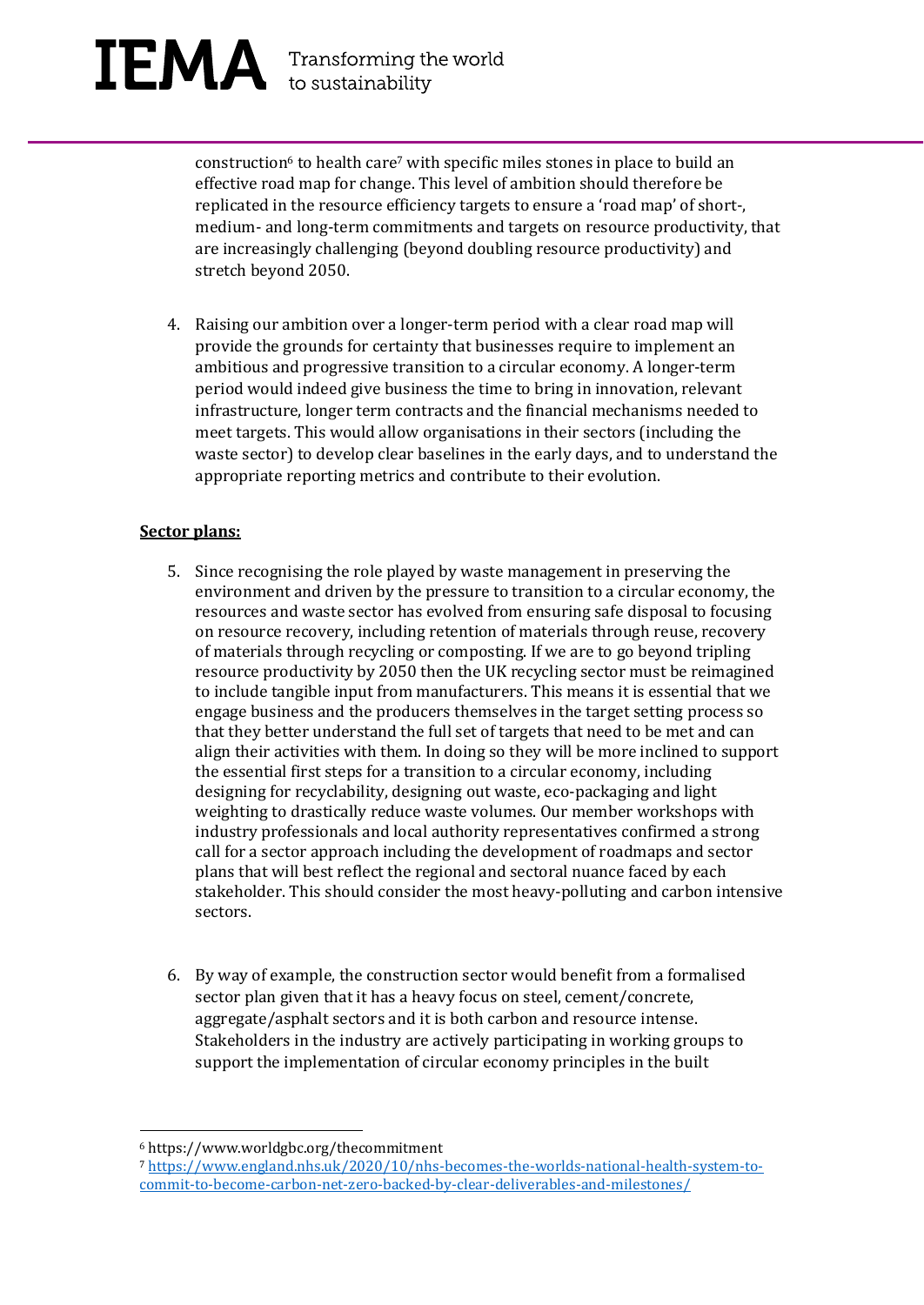# $\mathbf{IEMA}$  Transforming the world

environment, including designing for disassembly<sup>8</sup>, and the industry has been working closely with government to set out a route map of how Zero Avoidable Waste<sup>9</sup> can be delivered, identifying recommendations and timescales. We believe this approach should be formalised and applied to other sectors. In the absence of sector plans, larger projects such as High-Speed 210will still have the resources, time frame and influence to set stretching targets. Unfortunately, it is the smaller projects for organisations like Local Authorities (i.e. conducting work such as road maintenance) that will not have this capacity and will find the possibility of setting longer term plans hampered by internal guidance such as the "[Green Book](https://linkprotect.cudasvc.com/url?a=https%3a%2f%2fice.org.uk%2fnews-and-insight%2fthe-infrastructure-blog%2foctober-2020%2fhow-can-policy-be-reflected-in-the-green-book&c=E,1,DL6mxW4O6-69ZcPXtz8m44ehJTh5pZwTnVEWWjaWnIGTZtG0Vci9WyvxpoqS-PW8OXMTxu7Y-WGfuazA1hAiGc-48sKxOF_9251OTavgCegY&typo=1)" procurement route<sup>11</sup>.

7. We therefore support the government in recognising that materials in the construction and demolition sector will be consulted on as a priority to fall in scope of EPR and product standards<sup>12</sup> but we believe that this should be accompanied by **clear sector plans** that provide certainty to business and enable the development of markets for recycled content. Each plan should take account of the varying timeframe needed to make improvements in different sectors, according to the materials used. They should allow for staggered targets to acknowledge the different timeframes and the need for change that stretches beyond a particular sector. In a similar way to that developed for greenhouse gas emissions<sup>13</sup>, the responsibility of each stakeholder should align with their ability to influence change and their actions should align with that responsibility, to ensure collaboration across the value chain.

### **Coherence and transparency:**

8. We believe that it is important to ensure that the environmental targets that will be determined throughout the target setting process, **integrate a coherent approach between target outcomes,** so that they can compel action now and support a transition to the circular economy. On the topic of resource efficiency and sustainable resource management, this means providing recognition to the Sustainable Development Goals and the existing targets already set out under the Waste Framework Directive  $14$ . This legislation sets the basic concepts and definitions related to waste management and introduced the "polluter pays principle" and the "extended producer responsibility" (EPR) concept. Furthermore, the revised legislative proposal on waste under the EU CEP set targets for reduction of waste and recycling, including a common EU target for

<sup>13</sup> [https://www.gov.uk/government/publications/academy-trust-financial-management-good](https://www.gov.uk/government/publications/academy-trust-financial-management-good-practice-guides/streamlined-energy-and-carbon-reporting)[practice-guides/streamlined-energy-and-carbon-reporting](https://www.gov.uk/government/publications/academy-trust-financial-management-good-practice-guides/streamlined-energy-and-carbon-reporting)

<sup>8</sup> https://www.ellenmacarthurfoundation.org/assets/downloads/news/EMF\_Engineering-the-Circular-Economy\_300913.pdf

<sup>9</sup> https://www.constructionleadershipcouncil.co.uk/wp-content/uploads/2016/05/ZAW-Report-Final-Draft-25-February-2020.pdf

<sup>10</sup> https://www.hs2.org.uk/

<sup>11</sup>

[https://assets.publishing.service.gov.uk/government/uploads/system/uploads/attachment\\_dat](https://assets.publishing.service.gov.uk/government/uploads/system/uploads/attachment_data/file/685903/The_Green_Book.pdf) a/file/685903/The Green Book.pdf

<sup>12</sup>

https://assets.publishing.service.gov.uk/government/uploads/system/uploads/attachment\_dat a/file/765914/resources-waste-strategy-dec-2018.pdf

<sup>14</sup> https://ec.europa.eu/environment/waste/framework/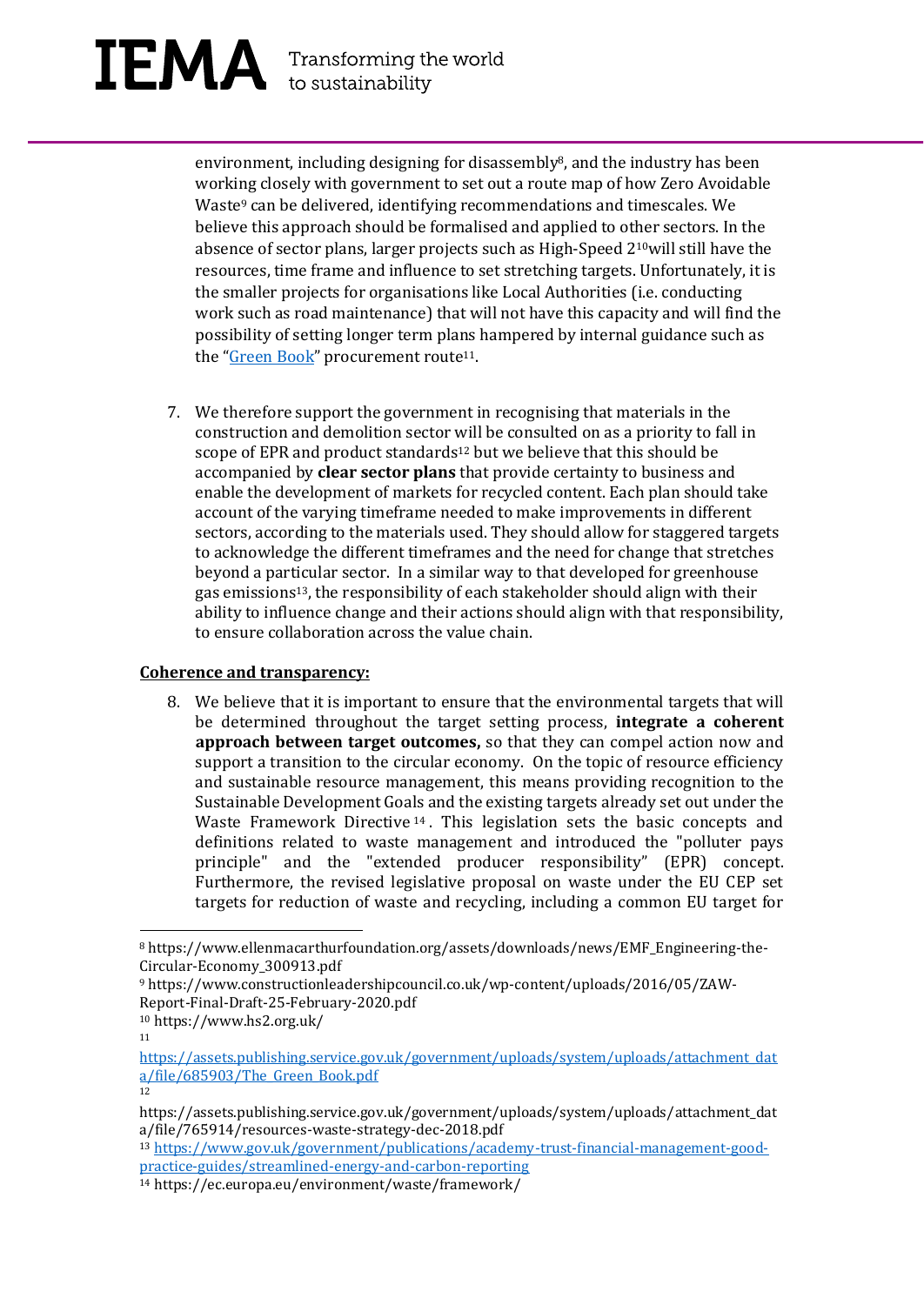recycling 65% of municipal waste by 2030. To ensure the UK can follow through on its commitments to move towards a regenerative, circular economy, we therefore call on government to ensure that it does not set out additional targets that do not match or may detract from those we already committed to under the Waste Framework Directive.

- 9. Linked to coherence, we support high level targets that will help deliver consistency and clarity but we call for greater transparency to ensure that the roles of all the other key stakeholders, such as local authorities and business are made sufficiently clear. Tracking their performance and ensuring transparency in reporting, will be key to engaging these organisations and monitoring their progress against the targets.
- 10. We are cognisant of the **interconnected issues** that support the ambitions of the Clean Growth Strategy on issues such as climate change, and the UK's reaffirmed ambition to promote the ambitious economic and environmental policies to mitigate climate change and deliver clean, green growth. We therefore call on the government to consider practical opportunities to set targets that join up related issues for example between carbon reduction and resource efficiency, to ensure better alignment with connected targets such as the UK's objective to become carbon neutral by 2050 under the latest amendment to the UK Climate Change Act 200815.
- 11. The example of the transport sector shows a strong interplay between the role the sector plays in combatting climate change and the growing resource demands on cobalt and lithium that a fossil fuel phase out will entail<sup>16</sup>. Research indicates that electric vehicles (EVs) have the potential to reduce greenhouse gas emissions by over 50% compared with equivalent conventional petrol and diesel vehicles over the lifetime of their use<sup>17</sup>. The Industrial Strategy highlights this as an opportunity to maximise the advantages for UK industry of the global shift to clean growth, which despite Covid 19 has continued to grow steadily18. However, we note that the demand will soon increase exponentially, as the UK could be producing 1.6 million electric vehicles annually by 2040, up from less than 100,000 this year19. Given that batteries account for around 40 percent of the value of each electric vehicle and manufacturing is likely to be co-located with auto factories for cost and logistics reasons, this makes a strong case for the UK to integrate sector plans and road maps that consider the resource implications (in terms of the availability and cost of cobalt and lithium – two crucial battery

<sup>17</sup> <https://publications.parliament.uk/pa/cm201719/cmselect/cmbeis/383/38304.htm> <sup>18</sup> <https://about.bnef.com/electric-vehicle-outlook/>

<sup>15</sup> <https://www.legislation.gov.uk/ukdsi/2019/9780111187654>

<sup>16</sup> <https://www.bbc.com/news/uk-40726868>

<sup>19</sup> https://www.greentechmedia.com/articles/read/uk-needs-battery-industry-boost-in-nextyear-or-two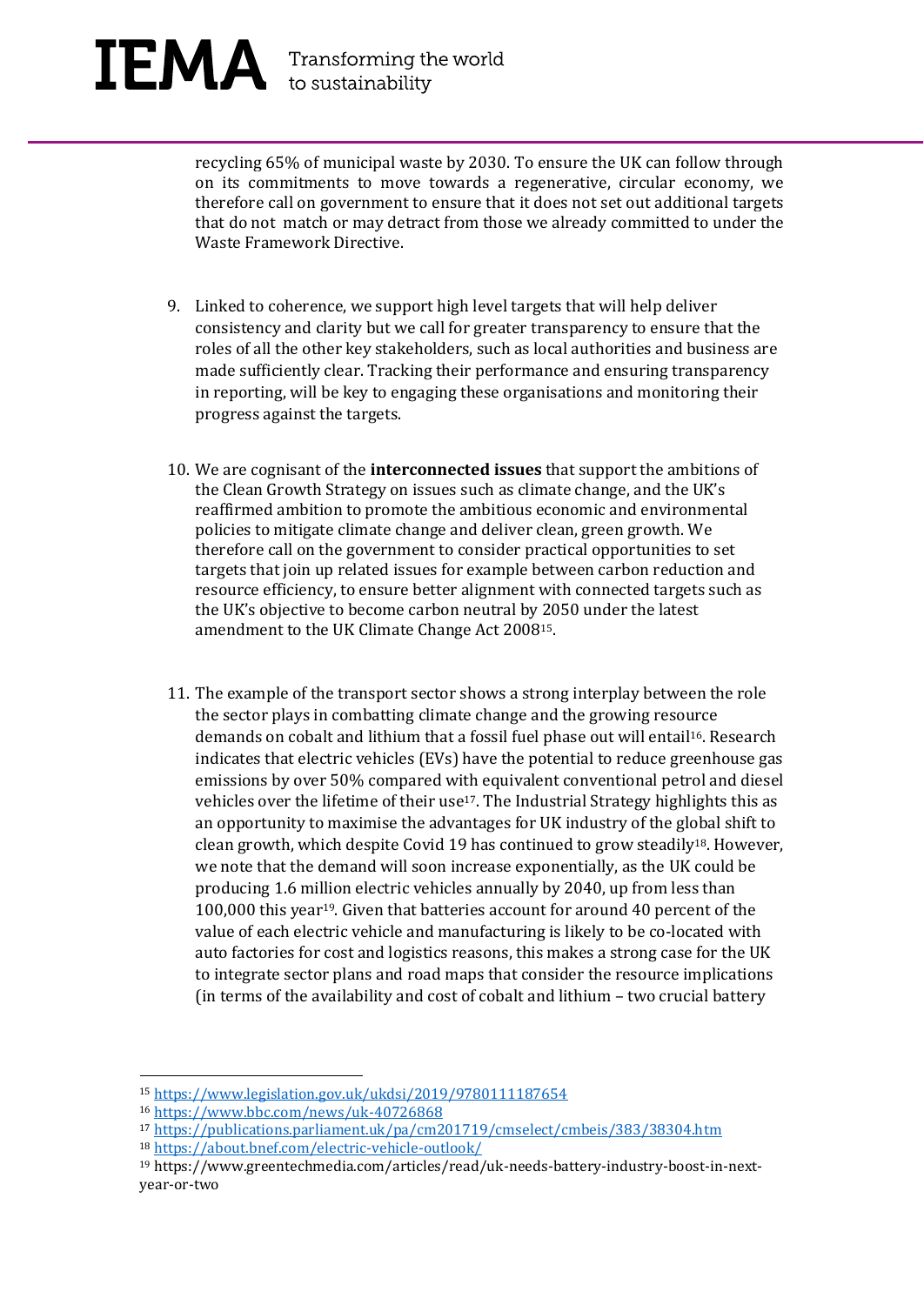inputs for which demand will rise sharply<sup>20</sup>) of a major ramp-up in battery production, and how to manage the infrastructure around them.

### **Infrastructure:**

- 12. In the next 15 years we would like to ensure that we have a **consistent regional infrastructure for materials and waste management that is supported with a logistics system, both nationally and internationally**. Unfortunately, closed-loop systems are hampered through incoherence across sectors. The statistics on the U.K.'s waste and resource recovery infrastructure are scattered and inconsistent. This makes it very difficult to produce a concise overview of waste infrastructure capability and capacity. The current focus of infrastructure development is still largely on treatment rather than on resource recovery. This has translated into numerous infrastructure challenges within the UK.
- 13. To accommodate a successful UK transition to a circular economy over the next 10 years, **more infrastructure needs to be put in place**<sup>21</sup> so that as export bans continue the UK is able to process its own waste. This should include the ability to produce the secondary feedstock so that we can feed UK manufacturing industry requirements. Unfortunately, when seeking to assess the status of our infrastructure and understand what additional changes are needed, a recurrent theme in reports, and through feedback from the professionals we have engaged in IEMA workshops, has been the deficiency of data on waste flows in terms of quality, availability and consistency. Tying back to points 5 to 7 above, the sectors producing the majority of total waste arisings are under no obligation to report on its quantity, quality or destination and the limited data collected are not of the required quantity or detail to allow mass flows of materials and their quality (i.e. useful physical properties) to be calculated.
- 14. We are therefore encouraged by the government's desire to invest  $\pm 1$  million pound to build the UK's first comprehensive digital waste tracking system22. There is considerable opportunity in the digitisation and standardisation of access to data across sectors to help better assess where we are and develop accurate sector plans. We believe that **sector-based models and digital databases which are aligned with the sector plan**s under the environment targets could help to support alignment of interconnected issues under points 10 and 11 above.

<sup>20</sup> https://www.mckinsey.com/industries/automotive-and-assembly/our-insights/threesurprising-resource-implications-from-the-rise-of-electric-vehicles#

<sup>21</sup> https://www.tandfonline.com/doi/full/10.1080/23789689.2017.1405654

<sup>22</sup> https://www.gov.uk/government/collections/waste-management-smart-tracking-of-wastegovtech-catalyst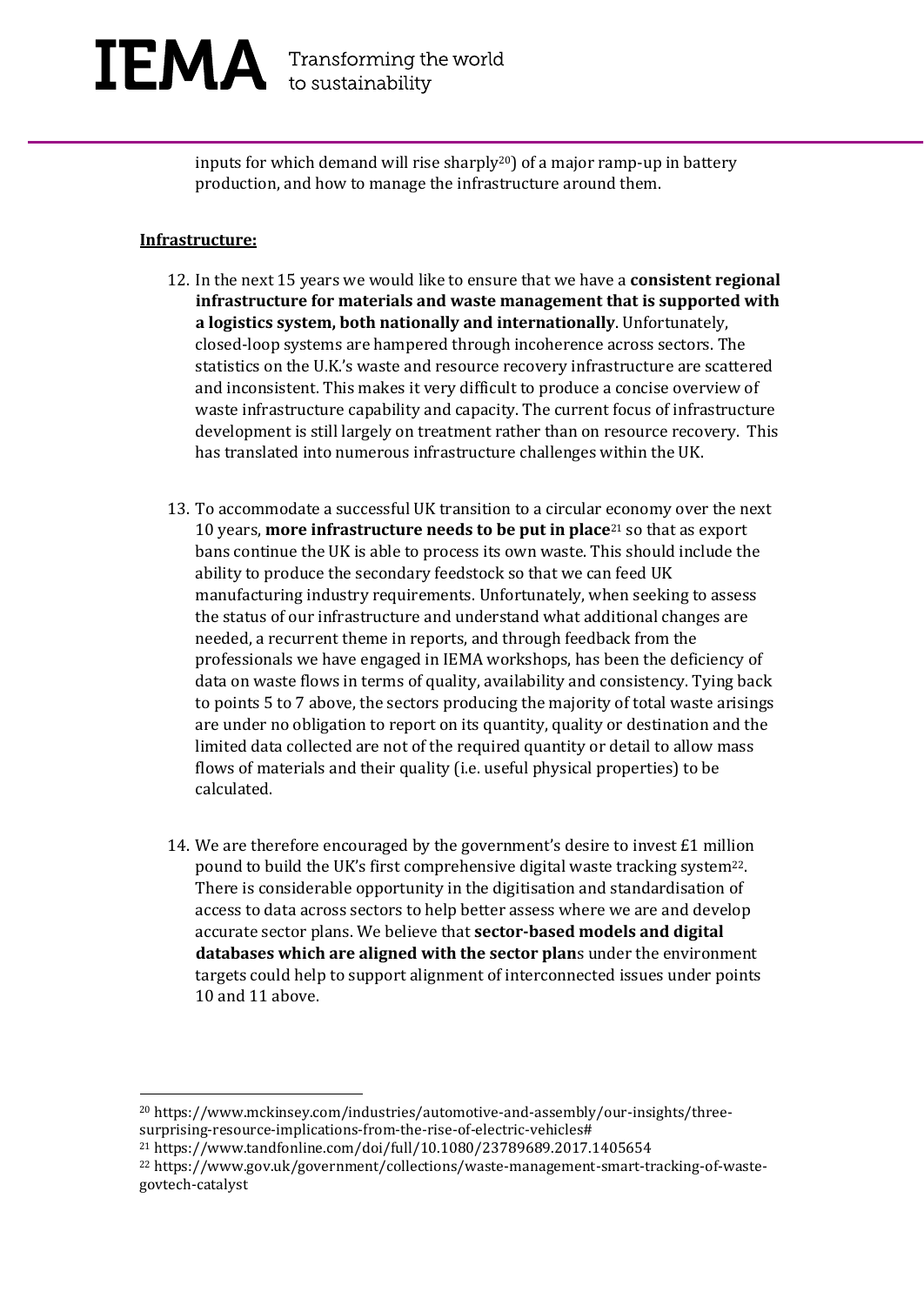### IEMA Transforming the world

### **Reporting:**

- 15. To support better data reporting through this digital framework, we believe this should be supported by **guidance on upstream mapping**, given the ongoing difficulty for organisations to properly acquire data on their entire product lifecycle throughout the supply chain. Data guidelines could be a mechanism to drive greater levels of data reporting around infrastructure capability. It is possible to learn from other sectors in terms of how to monitor and report on data collection. The increasing commitments of organisations to implement the recommendations of the Task Force on Climate-related Financial Disclosures<sup>23</sup> has had a positive effect on the energy sector where a strong data and reporting framework has driven significant disclosure and enhanced transparency, but also stakeholder attention and tough questions for operators around sustainability of business model and asset base<sup>24</sup>.
- 16. To accompany the targets and sector plans we believe there is a need for a **centralised government system** that will help to increase the level of disclosure around data and resource management. This would allow a more consistent approach to data capture and analysis. Organisations like WRAP have launched online tools such as the Materials Facility (MF) Reporting Portal<sup>25</sup> to interrogate the data around material quality and standards such as ISO 14001 have helped to provide additional guidance to organisations. However, in the absence of a centralised system compelling better reporting, organisations will continue to share only the minimum information they need to disclose. The government needs to ensure adequate controls across sectors to drive consistency in the setting of targets and the reporting of targets. Carve outs and exceptions should not allow sectors too many 'degrees of freedom' in how they apply targets.

### **Measuring resource productivity as a ratio of national economic output to raw material consumption:**

17. **The UK is currently not measuring reuse or elimination of waste effectively**. This is necessary in order to create a common understanding and tracking of success around the durability and reparability of products. The existing infrastructure and waste management contracts determine the limit of what can be achieved. To enable the infrastructure changes outlined at points 12 to 14 and help deliver on the environment targets, the government will therefore need to work with local authorities to support them financially in transitioning out of their current waste management contracts with waste management providers. This support will also play an important role in the end of life stage of waste management for local authorities. With new infrastructure and product standards that maximise the amount of materials that can be recycled, local authorities will be able to collect more materials, as opposed to

<sup>25</sup> https://www.wrap.org.uk/content/materials-facility-reporting-portal

<sup>23</sup> <https://www.fsb-tcfd.org/>

<sup>24</sup> https://www.pwc.co.uk/sustainability-climate-change/assets/managing-climate-risks-in-theenergy-sector.pdf